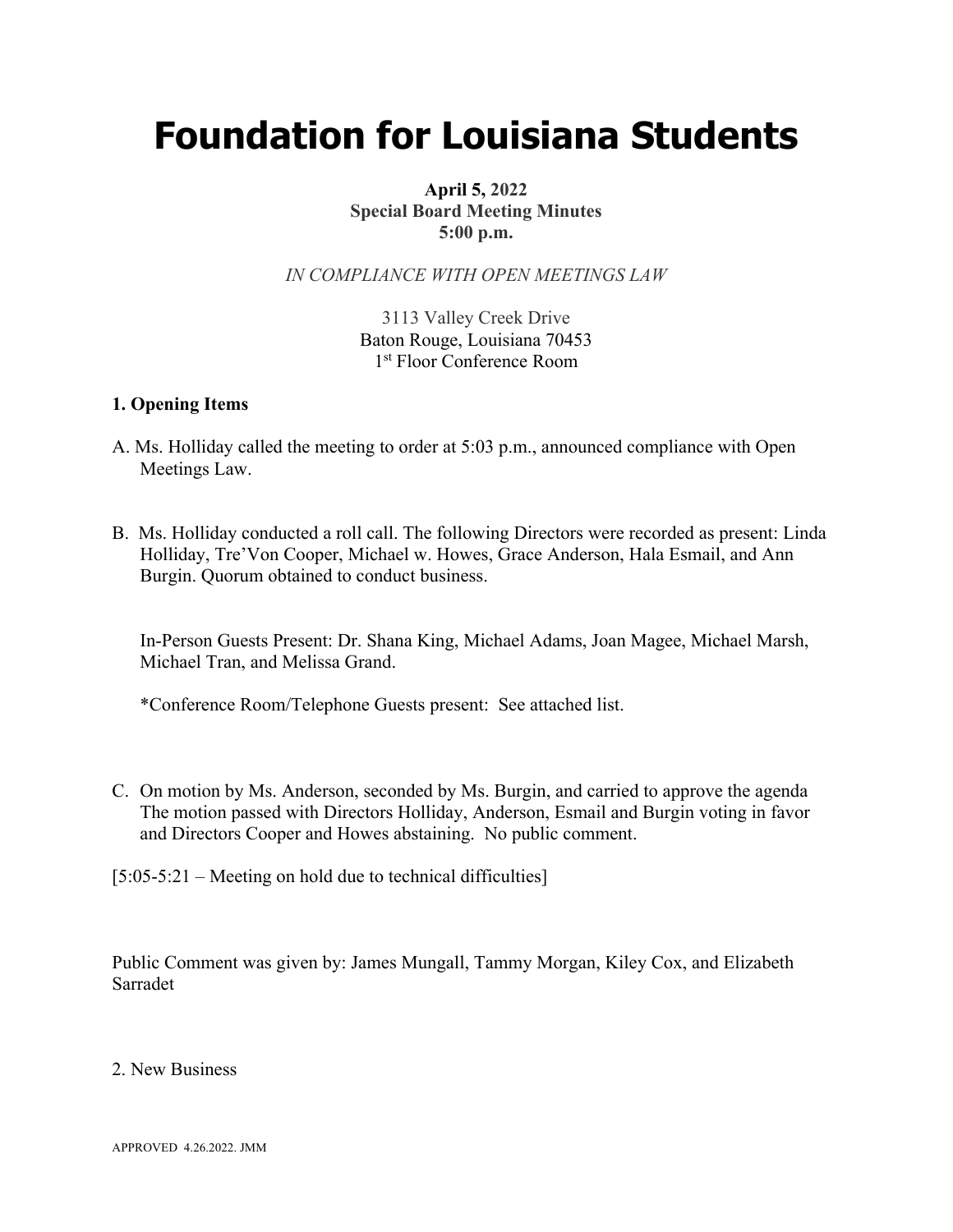A. On motion by Ms. Burgin, seconded by Mr. Cooper, and carried to enter executive session at 5:30 p.m. The motion passed with Directors Holliday, Howes, Anderson, Esmail, and Burgin voting in favor and Mr. Cooper voting not in favor. No public comment.

On motion by Ms. Anderson, seconded by Mr.Cooper, and carried to exit Executive session at 7:04 p.m. with no voting taking place. The motion passed with Directors Holliday, Cooper, Howes, Anderson, Esmail, and Burgin voting in favor. No public comment.

On motion by Ms. Anderson, seconded by Mr.Cooper, and carried to amend the agenda for reconsideration and approval of Covid 19 Vaccine Deadline Suspension from April  $11<sup>th</sup>$  – June 1st. The motion passed with Directors Holliday, Cooper, Howes, Anderson, Esmail, and Burgin voting in favor. No public comment.

On motion by Mr.Cooper, seconded by Mr.Howes, and carried to suspend the Covid 19 Vaccination deadline until June  $1<sup>st</sup>$  (from April 11<sup>th</sup>). The motion passed with Directors Holliday, Cooper, Howes, Anderson, Esmail, and Burgin voting in favor. No public comment.

Public Comment was given by: Nicole Romanski and James Mungall.

## 3. Closing Items

A. On motion by Mr. Cooper, seconded by Mr. Howes, and carried to adjourn the meeting at 7:18 p.m. The motion passed with Directors Holliday, Cooper, Anderson, Howes, Esmail, and Bergin voting in favor. No public comment.

Public Comments: Public comments may be submitted via email before or during the meetings to Joan Magee: imagee@uview.academy.

Reasonable efforts will be made to assist and accommodate persons with a disability. Please contact Joan Magee at 225-252-8184 or via email jmagee@uview.academy.

\*Conference Room/Telephone Guests present: